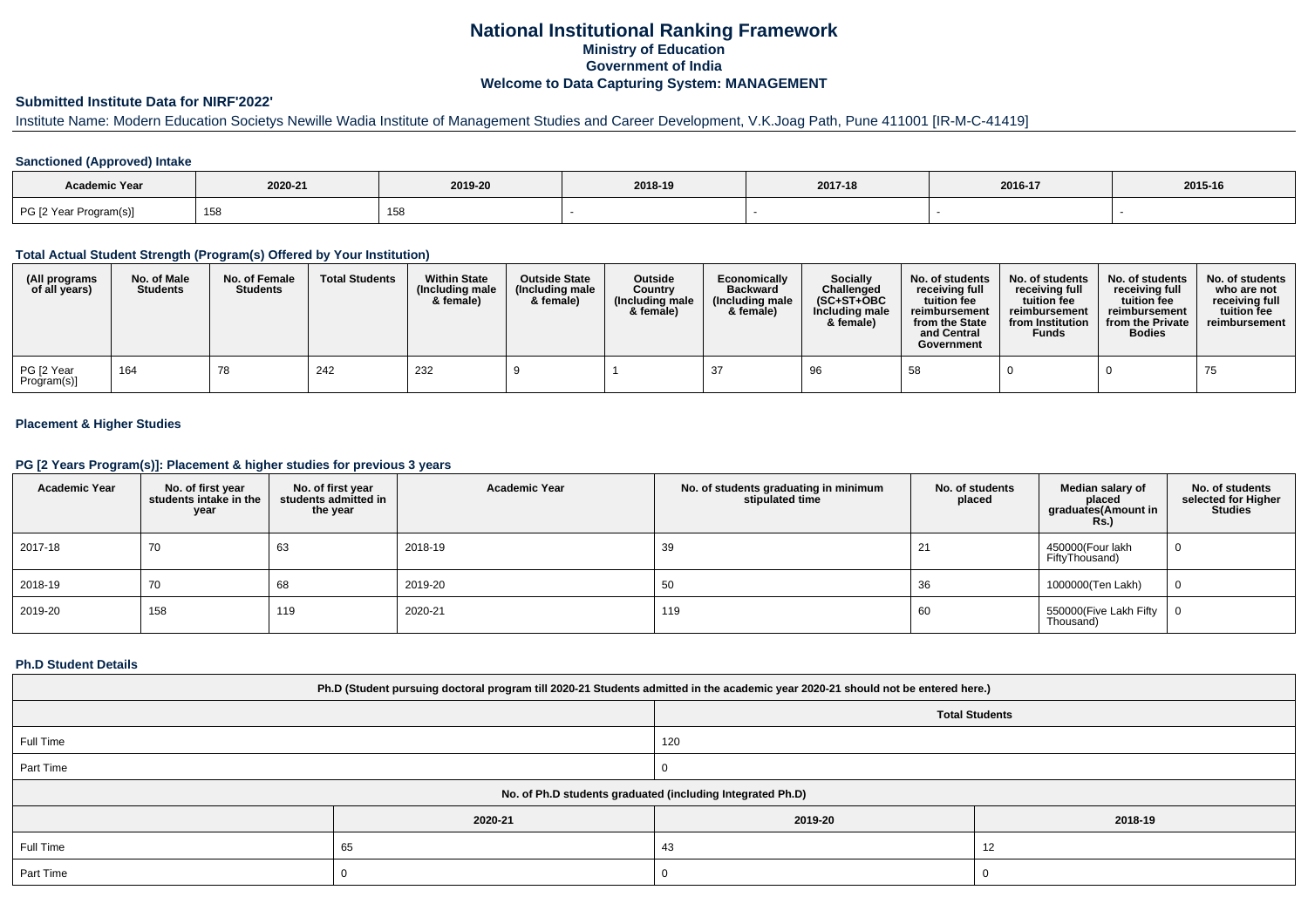#### **Financial Resources: Utilised Amount for the Capital expenditure for previous 3 years**

| <b>Academic Year</b>                                                                                                                                                           | 2020-21                                                 | 2019-20                                                         | 2018-19                                                                |  |  |  |  |  |
|--------------------------------------------------------------------------------------------------------------------------------------------------------------------------------|---------------------------------------------------------|-----------------------------------------------------------------|------------------------------------------------------------------------|--|--|--|--|--|
|                                                                                                                                                                                | <b>Utilised Amount</b>                                  | <b>Utilised Amount</b>                                          | <b>Utilised Amount</b>                                                 |  |  |  |  |  |
| Annual Capital Expenditure on Academic Activities and Resources (excluding expenditure on buildings)                                                                           |                                                         |                                                                 |                                                                        |  |  |  |  |  |
| Library (Books, Journals and e-Resources only)                                                                                                                                 | 289410 (Two Lakh Eighty Nine Thousand Four Hundred Ten) | 530593 (Five Lakh Thirty Thousand Five Hundred Ninety<br>Three) | 218584 (Two Lakh Eighteen Thousand Five Hundred Eighty<br>Four)        |  |  |  |  |  |
| Expenditure on setting up/upgradation of laboratory                                                                                                                            | 242000 (Two Lakh Forty Two Thousand)                    | 52700 (Fifty Two Thousand Seven Hundred)                        | 365180 (Three Lakh Sixty Five Thousand One Hundred Eighty)             |  |  |  |  |  |
| Other expenditure on creation of Capital Assets (For setting up<br>classrooms, seminar hall, conference hall, library excluding<br>expenditure on Land , Building, Roads etc.) | 0 (Zero)                                                | 0 (Zero)                                                        | 283378 (Two Lakh Eighty Three Thousand three Hundred<br>Seventy Eight) |  |  |  |  |  |

## **Financial Resources: Utilised Amount for the Operational expenditure for previous 3 years**

| <b>Academic Year</b>                                                                                                                                                                           | 2020-21                                                                | 2019-20                                                                               | 2018-19                                                                        |  |  |  |  |  |
|------------------------------------------------------------------------------------------------------------------------------------------------------------------------------------------------|------------------------------------------------------------------------|---------------------------------------------------------------------------------------|--------------------------------------------------------------------------------|--|--|--|--|--|
|                                                                                                                                                                                                | <b>Utilised Amount</b>                                                 | <b>Utilised Amount</b>                                                                | <b>Utilised Amount</b>                                                         |  |  |  |  |  |
| <b>Annual Operational Expenditure</b>                                                                                                                                                          |                                                                        |                                                                                       |                                                                                |  |  |  |  |  |
| Salaries (Teaching and Non Teaching staff)                                                                                                                                                     | 23078095 (Two Crore Thirty Lakh Seventy Eight Thousand<br>Ninety Five) | 28381746 (Two Crore Eighty Three Lakh Eighty One Thousand<br>Seven Hundred Forty Six) | 16041558 (One Crore Sixty Lakh Forty One Thousand Five<br>Hundred Fifty Eight) |  |  |  |  |  |
| Maintenance of Academic Infrastructure or consumables and<br>other running expenditures(excluding maintenance of hostels<br>and allied services, rent of the building, depreciation cost, etc) | 81310 (Eight One Thousand Three Hundred Ten)                           | 257361 (Two Lakh Fifty Seven Thousand Three Hundred Sixty<br>One)                     | 957156 (Nine Lakh Fifty Seven Thousand One Hundred Fifty<br>Six)               |  |  |  |  |  |
| Seminars/Conferences/Workshops                                                                                                                                                                 | 30353 (Thirty Thousand Three Hundred Fifty Three)                      | 151087 (One Lakh Fifty One Thousand And Eighty Seven)                                 | 153315 (One Lakh Fifty Three Thousand Three Hundred<br>Fifteen)                |  |  |  |  |  |

### **Sponsored Research Details**

| <b>Financial Year</b>                    | 2020-21 | 2019-20 | 2018-19 |
|------------------------------------------|---------|---------|---------|
| Total no. of Sponsored Projects          |         |         |         |
| Total no. of Funding Agencies            |         |         |         |
| Total Amount Received (Amount in Rupees) |         |         |         |
| Amount Received in Words                 | Zero    | Zero    | Zero    |

### **Consultancy Project Details**

| <b>Financial Year</b>                    | 2020-21 | 2019-20 | 2018-19 |
|------------------------------------------|---------|---------|---------|
| Total no. of Consultancy Projects        |         |         |         |
| Total no. of Client Organizations        |         |         |         |
| Total Amount Received (Amount in Rupees) |         |         |         |
| Amount Received in Words                 | Zero    | Zero    | Zero    |

### **Executive Development Program/Management Development Programs**

| Il Year<br>∠inanci <i>r</i> | 2020-21 | 2019-2<br>. | 2018-19<br>---- -- |
|-----------------------------|---------|-------------|--------------------|
|-----------------------------|---------|-------------|--------------------|